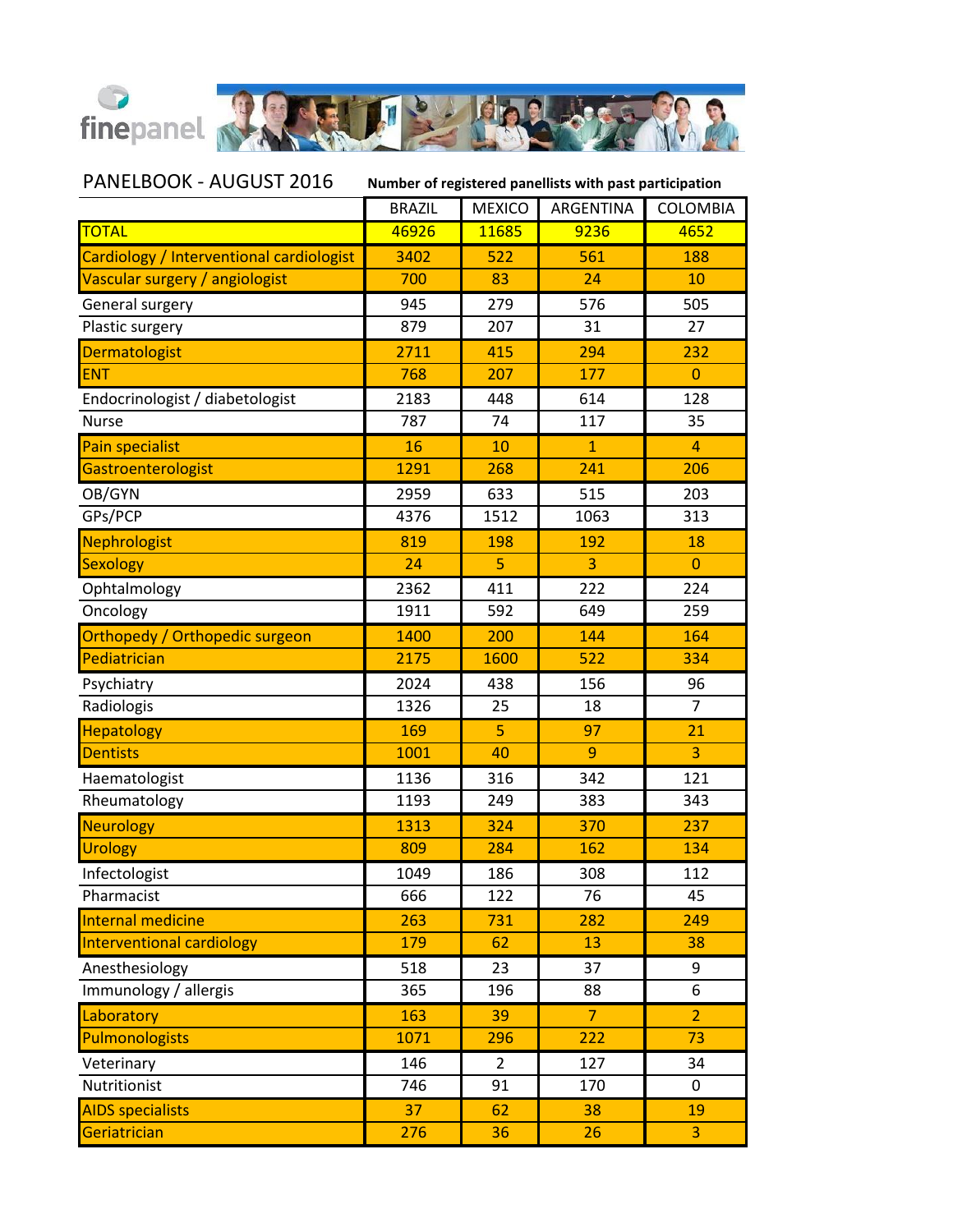| <b>Intensive Care</b>          | 220            | 19             | 56             | 38             |
|--------------------------------|----------------|----------------|----------------|----------------|
| <b>Transplant Surgeons</b>     | 15             | 3              | $\overline{2}$ | 0              |
| <b>Breast surgery</b>          | 65             | $\mathbf{1}$   | $\overline{3}$ | $\overline{0}$ |
| <b>Hospital Administrative</b> | 40             | 9              | 22             | 6              |
| Purchasers                     | 22             | 4              | 6              | 1              |
| Thoracic surgeons              | 46             | 5              | 9              | $\overline{2}$ |
| <b>Maxillofacial surgery</b>   | 10             | 6              | $\overline{2}$ | $\overline{0}$ |
| <b>Bariatric surgery</b>       | 6              | 6              | $\overline{0}$ | $\overline{4}$ |
| <b>Head and Neck Surgery</b>   | 32             | $\mathbf{1}$   | $\overline{2}$ | $\mathbf{1}$   |
| Gastro surgeon                 | 100            | 11             | $\overline{2}$ | 8              |
| <b>Palliative cares</b>        | 3              | $\Omega$       | 9              | $\Omega$       |
| Diabetic educator              | $\overline{1}$ | $\overline{1}$ | $\mathbf{1}$   | $\mathbf{1}$   |
| Electrophysiologist            | $\overline{7}$ | $\overline{2}$ | 3              | $\overline{2}$ |
| <b>Emergency Room</b>          | 12             | 16             | 12             | $\overline{2}$ |
| Physiotherapy                  | 64             | 6              | $\overline{7}$ | 14             |
| Phonoaudiology                 | $\overline{3}$ | $\overline{2}$ | $\overline{2}$ | $\overline{1}$ |
| Genetician                     | 26             | $\overline{7}$ | 5              | $\mathbf{1}$   |
| Homeopathy                     | 18             | $\overline{2}$ | $\overline{2}$ | 4              |
| Nuclear medicine               | 69             | $\overline{0}$ | $\overline{0}$ | $\mathbf{1}$   |
| Microbiologist                 | 29             | 8              | $\overline{4}$ | 16             |
| Neonathologist                 | 18             | 37             | 42             | 13             |
| Neurosurgeon                   | 134            | 35             | 4              | 8              |
| Optical / Optometrist          | 46             | 0              | $\overline{0}$ | $\overline{2}$ |
| Pathologist                    | 399            | $\overline{7}$ | 6              | $\overline{0}$ |
| Proctologist                   | 161            | $\mathbf{1}$   | 9              | $\mathbf{1}$   |
| Radioterapists                 | 52             | 5              | $\overline{4}$ | 3              |
| Other                          | 1170           | 300            | 145            | 121            |